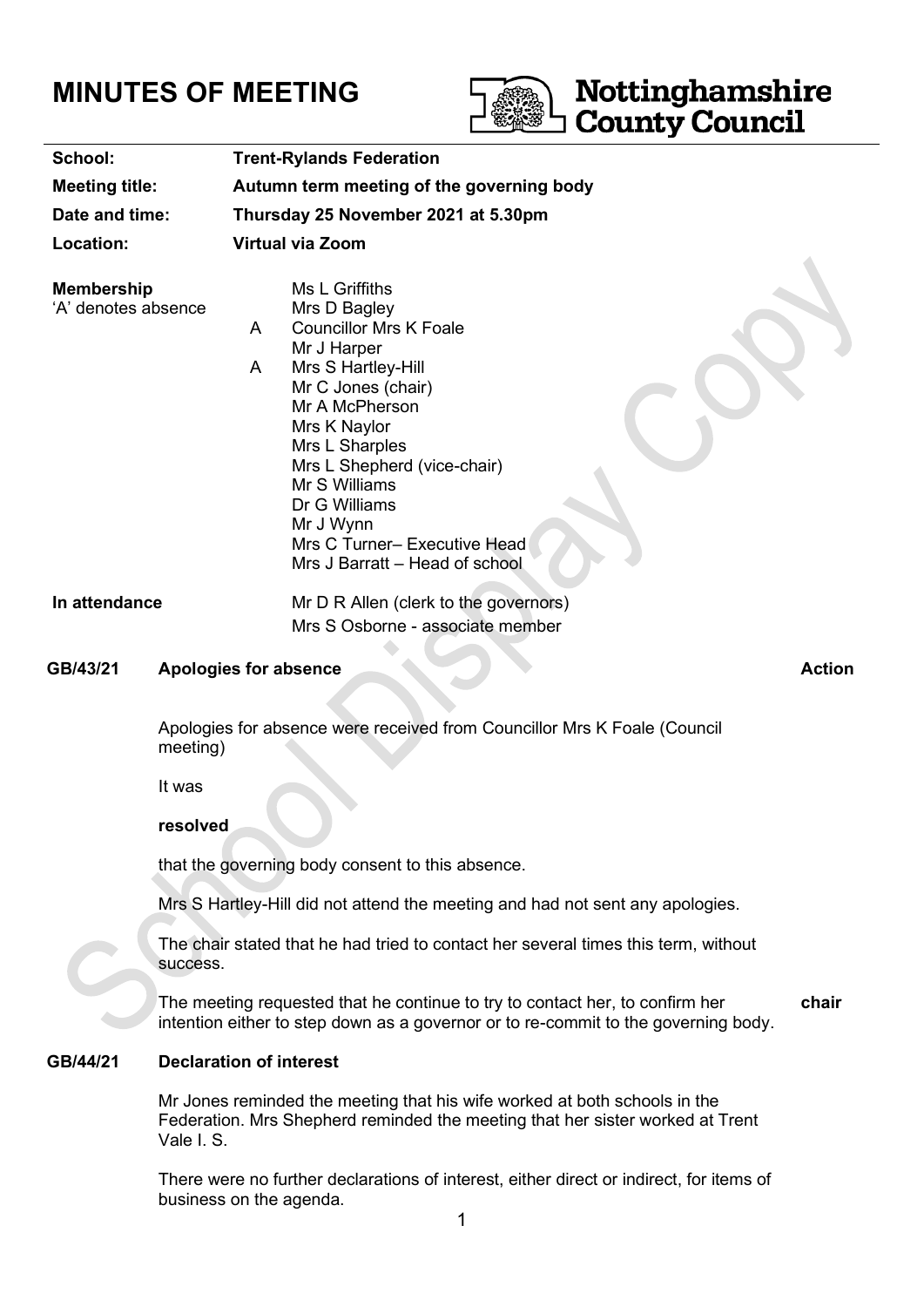*Review and sign Register of Business Interest/Declaration of Eligibility*

*KCSIE – reviewed September 2021*

*Review and sign Governor Code of Conduct*

Governors were reminded to tick updated confirmations on governorhub. The chair **All govs** reminded them how to do this.

# **GB/45/21 Review of membership**

The clerk highlighted the following vacancies on the governing body:

One co-opted vacancy.

Governors were asked to consider if they knew a suitable candidate.

Receive new instrument of government

These had been formally approved at the summer term FGB meeting on 15 July 2021.

# **GB/46/21 Determination of term of office for chair**

The meeting agreed to continue with the two-year alternate chair/vice-chair terms of office.

#### **GB/47/21 Election of chair**

Mr C Jones was proposed and seconded for the position of chair. There were no other nominations.

It was

#### **resolved**

that Mr C Jones be appointed as chair of the governing body.

Mr Jones informed the meeting that he would only continue as chair for one year.

He stated that prospective chairs would have the opportunity to shadow him, with an opportunity for a possible transition period and governors were invited to consider if this is something they would be interested in considering over the next year.

# **GB/48/21 Approval of minutes of summer term meeting and any additional special governing body meetings**

The minutes of the summer term meeting held on 15 July 2021 having been previously circulated were confirmed and signed by the chair.

#### *Review of actions*

*GB/28/21 Health and Safety audit –* it was noted that this had still not been carried out. Mrs Shepherd agreed to carry this out, after meeting with the Executive Head. **LS**

All other actions had been completed or were on tonight's agenda.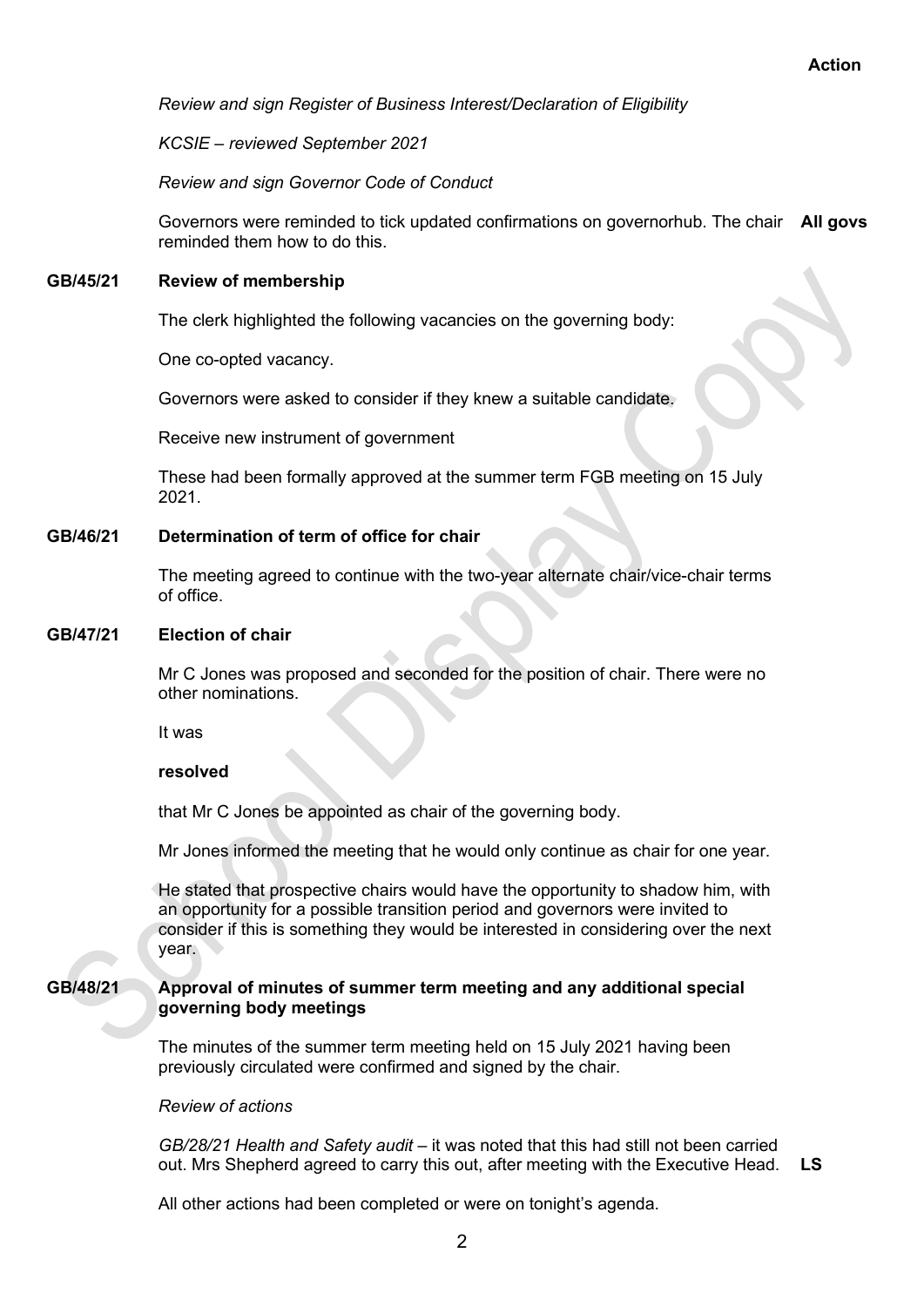# **GB/49/21 Receipt of minutes and approval of policies from committees and working parties**

*Resources Committee held on 14 October 2021*

*Pupil Outcomes Committee held on 4 November 2021*

An extensive number of policies had been reviewed in these meetings. These were all **formally approved** by this meeting.

At this point, membership of committees and link governor roles were discussed.

The Executive Head agreed to upload revised lists onto governorhub. **EH**

# **GB/50/21 Financial reporting**

#### *Year-end re-forecast*

Full details of this are given in the Executive Head's report.

Trent Vale are predicting a deficit of approximately £23k.

**Governors questioned** the possibility of any improvement on this figure.

The Executive Head responded that the budget is very much driven by pupil numbers – these would not be fully known until March 2022.

Beeston Rylands are predicting a surplus of approximately £60k.

#### **Ms Griffiths joined the meeting at 6.05pm**

# **GB/51/21 Summary of Executive Headteacher's report and governors' questions and challenge**

The Executive Head highlighted the following points:

- The manner in which the staff of the two schools are working so well together.
- The low pupil numbers in Y3, along with the impact on the school budget.
- Details of SEND.
- Assessment details further information uploaded to governorhub.

**A governor enquired** about the impact of covid on pupil progress.

The Executive Head reported that Maths is an issue in some year groups – measures taken to address this were outlined.

In KS2, progress in SPAG has slipped.

Social and emotional needs of some children have increased – again measures are in place.

• Pupil premium funding and expenditure.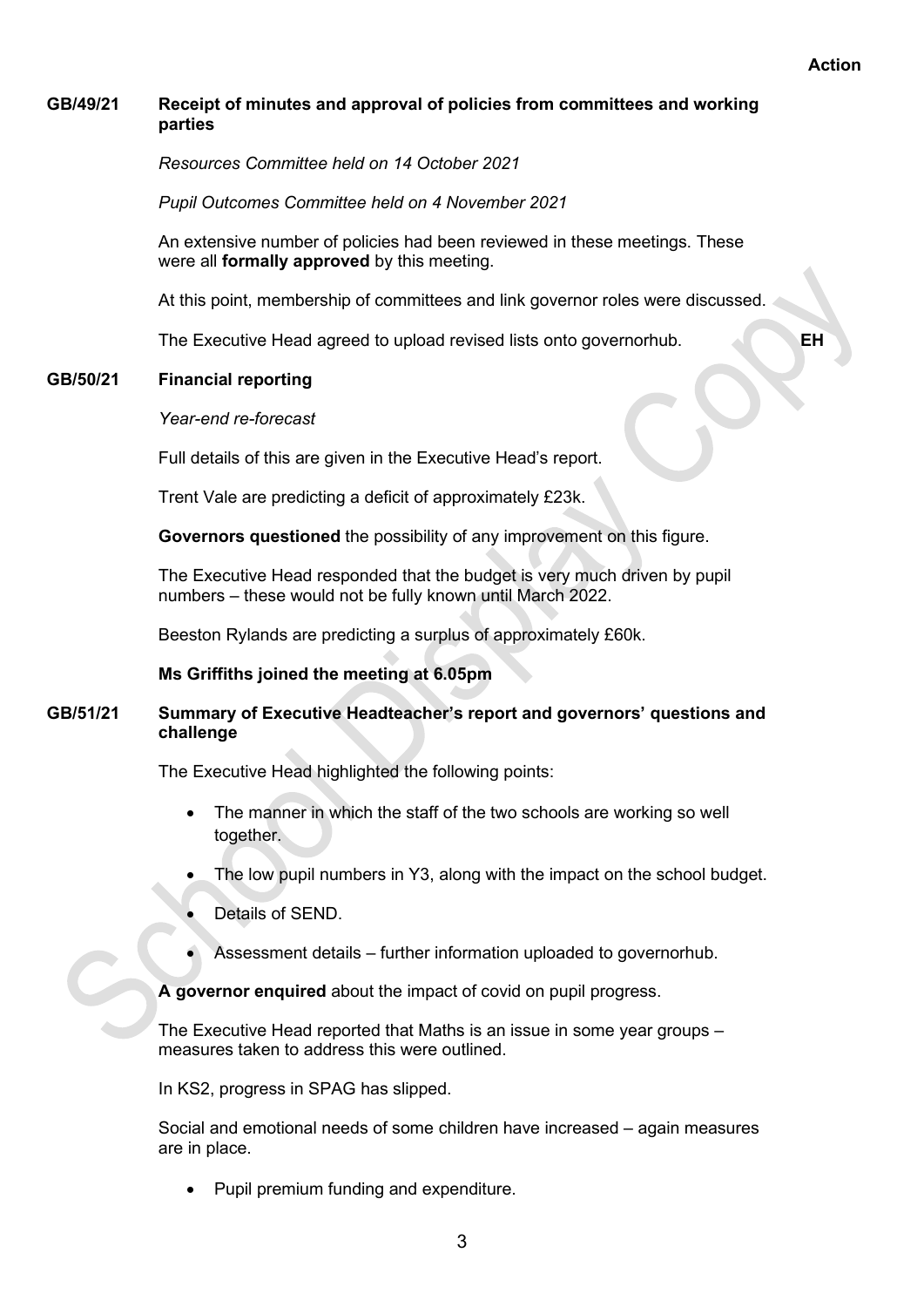Here, Mrs Osborne gave detail of the extensive work carried out under the Tutor Led funding scheme.

Two tutors had been appointed and trained. Intervention schemes had been put in place – these were being monitored and were working very effectively.

The schools had made excellent progress under this scheme.

**A governor asked** if this work had any detrimental effect on the budget.

Various funding inputs ensured that this is not the case.

- Pupil absence, where action taken in one case of persistent absence has improved attendance.
- Safeguarding, where the new form has taken up lots of time for completion.
- SIP Quality of teaching. See GB/56/21 below.
- Health and Safety governor Mrs Shepherd agreed to take on this role on an interim basis.
- Staff absence

**A governor sought** clarification of figures presented.

The chair thanked the three heads for their report, highlighting the very positive opening to it.

### **GB/52/21 Schedule for the appointment of new Executive Head**

The chair reminded the meeting that papers and guidance material for this had been previously uploaded onto governorhub.

Following the decision not to appoint for September 2021, the suggestion is to advertise the post early in 2022 for a September 2022 appointment.

The meeting agreed to delegate the implementation of the recruitment and selection process to the existing panel which had been set up previously for the last round of recruitment.

**A governor questioned** the previously proposed appointment range of 18 – 24, was this too high?

The meeting agreed that this could be reviewed, but a significant decrease could mean that candidates of a suitably high quality may not apply.

It was agreed that the recruitment and selection panel review this, with a possibility **R&S panel** of seeking LA advice.

The method of advertising the post was discussed, with a view to extending this to possible national advertising.

Following discussion, the meeting agreed that the lesser Package 3 should be purchased form Governor Services.

With the retirement of the previous LA adviser, the meeting questioned how a new adviser may be allocated. Did they have any choice in this matter?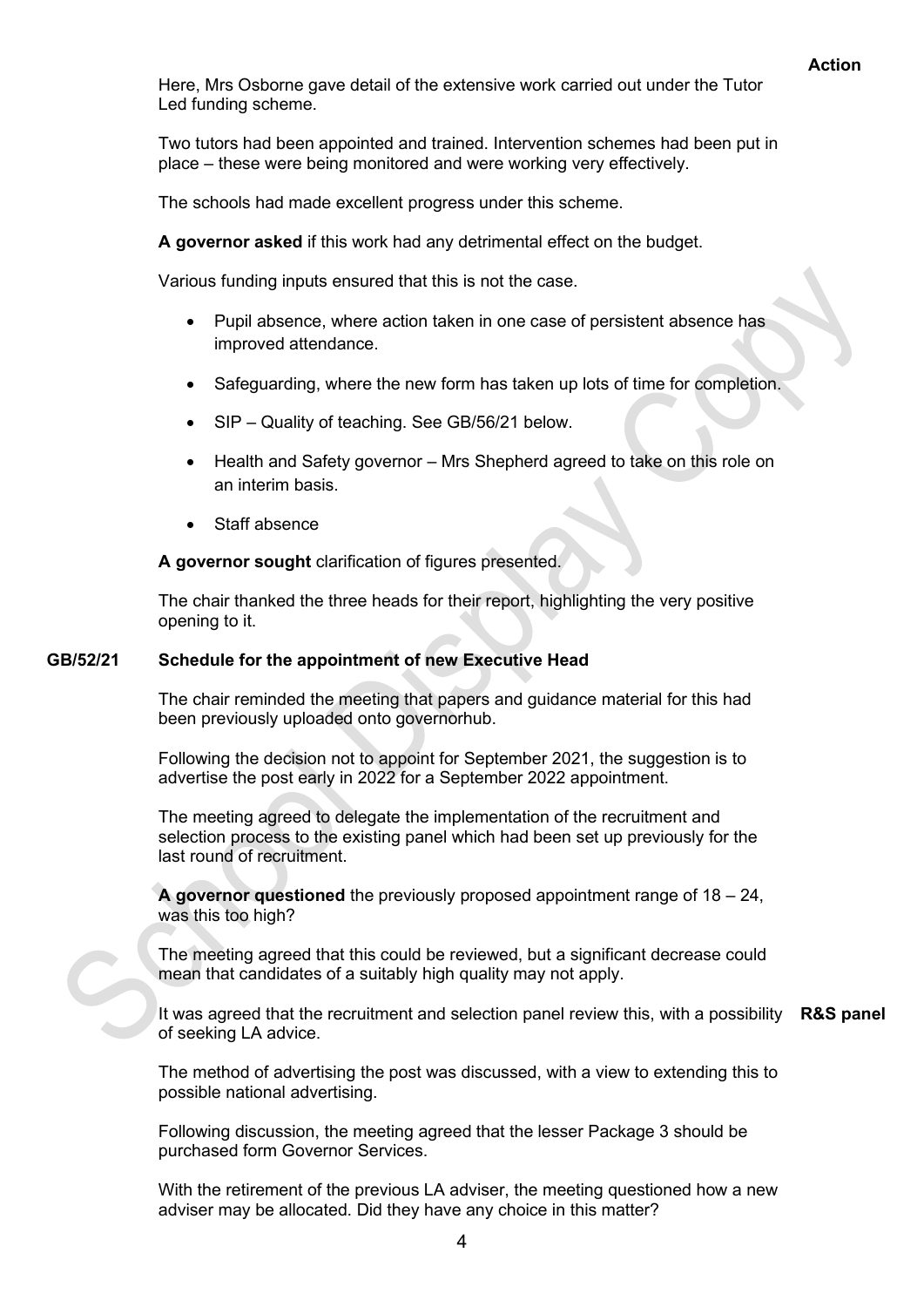The R&S panel are to meet next Monday 29 November and will keep all governors updated on decisions made.

# **GB/53/21 Staff and pupil well-being**

The Executive Head reported that the children are very settled and happy to be back at school.

However, there is a significant minority of pupils who continue to worry.

All staff are working extremely hard. It was reported that the two new staff at the Infant School had rejuvenated everyone.

Again, some staff continue to be concerned about covid.

# **GB/54/21 Flexi-schooling**

The Executive Head reported that a parent had shown interest in this for her child.

Documents relating to Flexi-schooling had previously been uploaded onto governorhub.

It was explained that decisions on this are the responsibility of individual headteachers and governing bodies.

**A governor asked** if there is any impact on either attendance figures or funding in the school budget.

Governors discussed the possible impact on teacher planning, class work potentially missed by a child. Also, assessment, continuity and progression.

They also discussed the possible negative effect on other pupils, along with other parents seeing this and wanting to join in for questionable reasons.

**The meeting questioned** if the programme of learning taking place would meet the required standards.

Pupil safeguarding was also raised as an issue.

The meeting sought more detail, of the child in question.

A governor suggested that the correct way ahead with this is for the schools to create a Flexi-schools Policy, with clear guidelines.

This could then be applied on a case-by-case basis.

The Executive Head agreed to gather more information. This to be presented at the next meeting of the Pupil Outcomes committee. **PO Comm**

### **GB/55/21 Update on appraisal process for headteacher and staff**

*Confirm external adviser*

Wendy Wheldon to continue in this role.

*Confirm appraisal governors*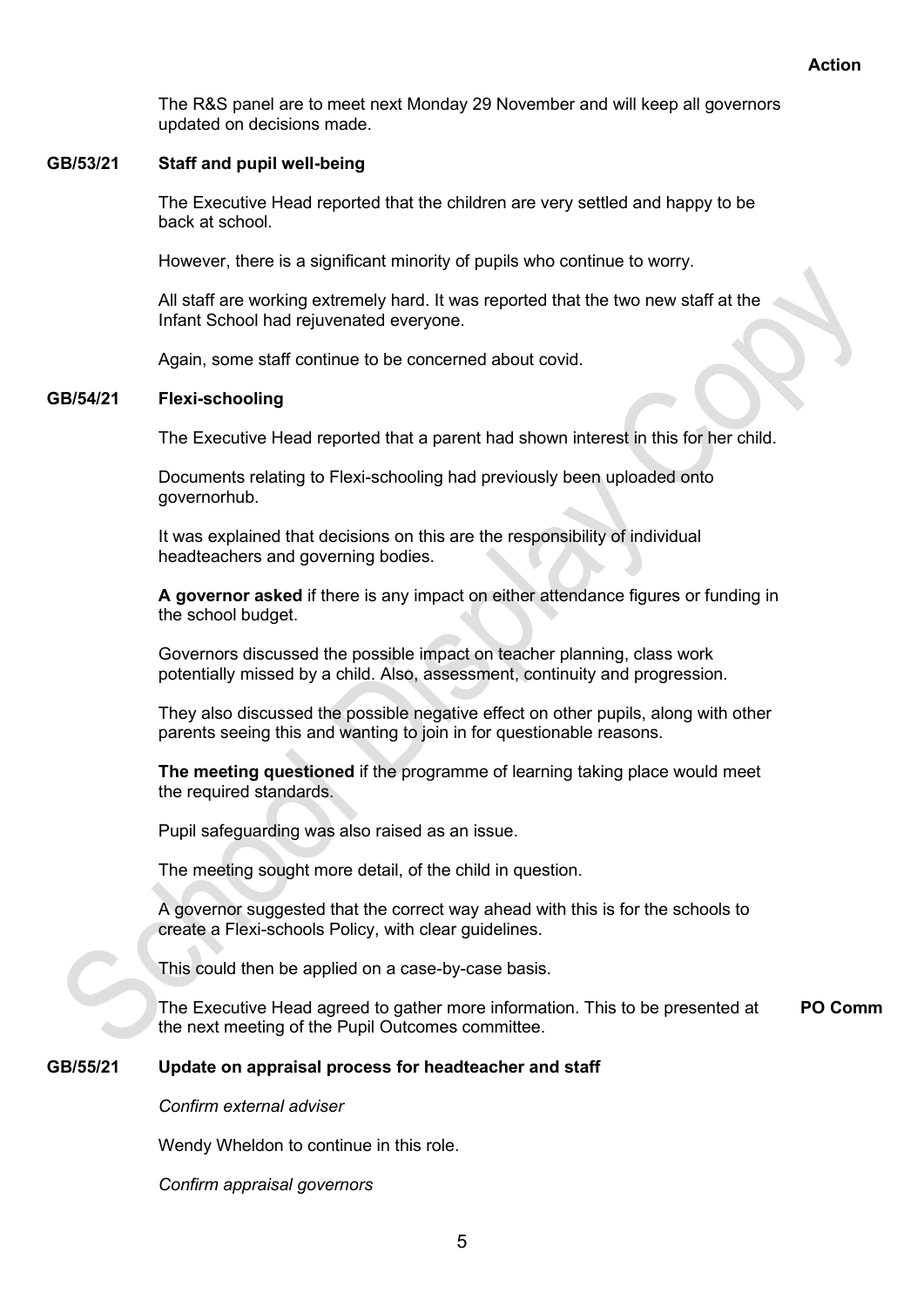Chair and vice-chair to continue in these roles. Lisa Griffiths has also been appointed as a third HT appraisal governor.

*Confirmation of the Quality Assurance arrangements*

Mrs Sharples to continue in this role.

# **GB/56/21 Receive headteacher's annual report on whole school appraisal process and consider/ratify headteacher pay recommendations for all staff**

*Review Appraisal policy in line with recommended changes from HR Provider*

The Appraisal Policy has been reviewed and **formally approved** by the FGB.

*Ensure effective appraisal arrangements for all staff are in place*

The 2020/21 objectives for all teaching staff have been reviewed, with incremental pay awards given, as agreed at the Pay Committee.

The observation cycle for 2021/22 has commenced. Meetings have been held between the three heads and all teachers.

The staff governor reported that teachers have found this a positive experience.

**A governor noted** the need to consider appraisal / staff development arrangements for non-teacher members of staff also as part of the federation's future approach to staff support and development.

# **GB/57/21 Information from the Corporate Director for consideration and action**

*Spotlight on Disadvantage*

Work highlighted in the Executive Head's report, GB/51/21, gives detail of the excellent work carried out in this area.

*Personal and Intimate Care and the Administration of Medicine Policies*

These policies to be reviewed. **ht**

*School Teacher Pay Awards, School Pay Policy, Appraisal Policy, Safer Working*

Noted by the meeting.

# **GB/58/21 Safeguarding information for consideration and action:**

*Assurance of statutory safeguarding arrangements in Nottinghamshire Schools, colleges, and independent providers*

*Safeguarding Children in Education: self-audit tool 2021-22 plus supporting guidance*

The Executive Head had met with Mrs Shepherd to complete this lengthy piece of work. To be signed by the chair and returned to the LA prior to 20 December 2021. **Chair+ht**

Both parties commented on the fact that the completion of the form had focused their attentions very much on safeguarding and ensuring that both schools are fully compliant.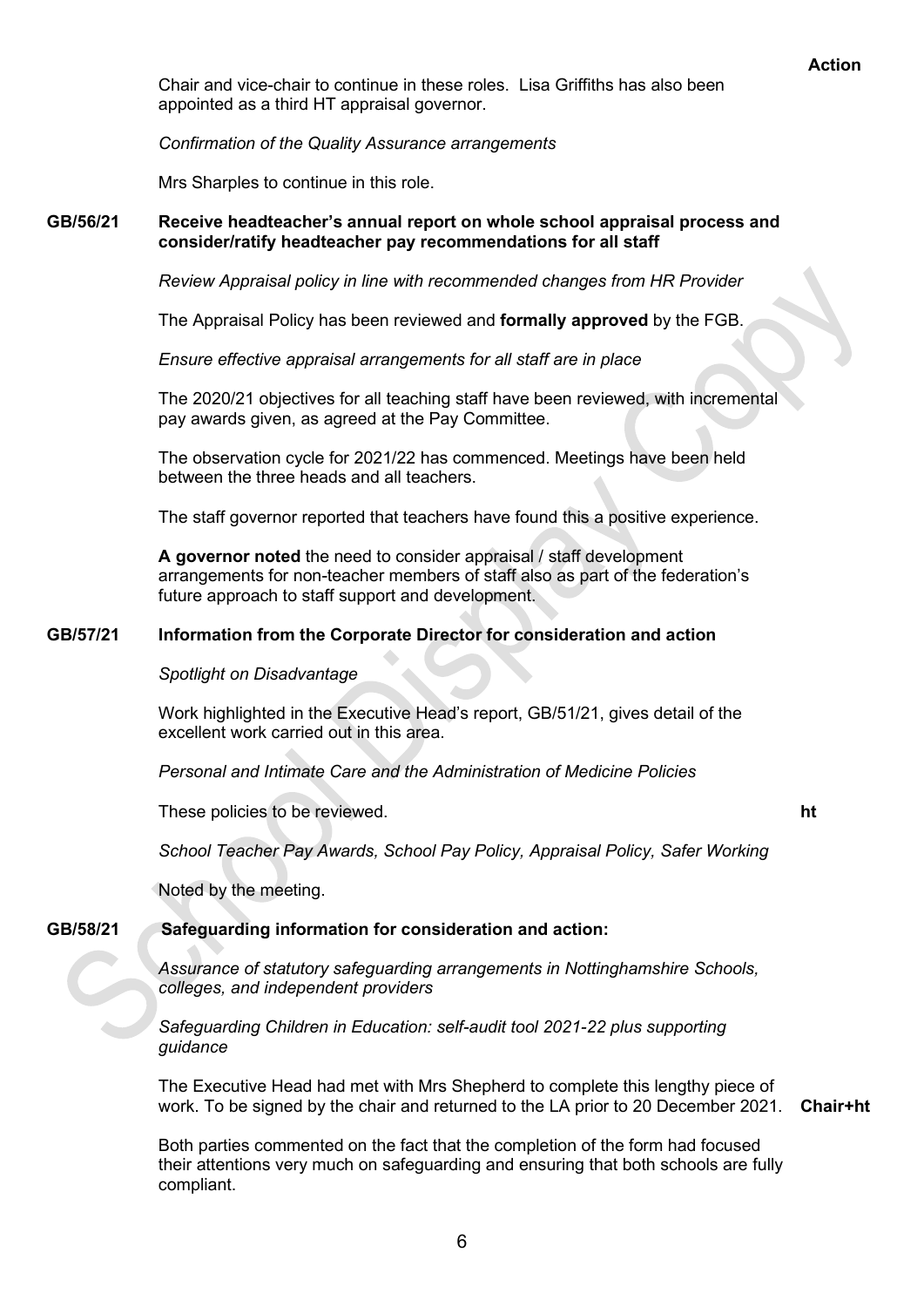# **GB/59/21 Receive report from Data Protection Officer and Information Governance governor**

There are no breaches to report.

It was noted that two governors are not using school email addresses – this to be remedied. **ht**

# **GB/60/21 Communication**

# *From headteacher*

The headteacher informed the meeting of an upcoming maternity leave.

*From clerk - Governor Newsletter first autumn term edition*

The following items were highlighted:

- Revised School Complaints Procedure. This had been recently reviewed.
- Ofsted updates.
- Governor training opportunities.
- Safeguarding matters.
- Primary PE Conference.
- SEND Data profile.
- Well-being of staff
- HR updates

The clerk informed the meeting of an additional days' holiday suggested by the government as a thank you for the hard work during the pandemic.

This had not initially included schools, but unions had stepped in to change this, a condition being that schools did not actually close.

There is a degree of uncertainty in relation to this matter.

The Executive Head agreed to check with colleagues to see if they had any further **EH** information.

# **GB/61/21 Report from training co-ordinator including review of governor training requirements for 2021/22**

Mr Wynn had uploaded a training PowerPoint presentation onto governorhub.

Results of the governor skills audit were highlighted, along with areas of development.

The clerk informed the meeting of the improved training now available on governorhub now that it had joined with The Key.

# **GB/62/21 Governor monitoring visits**

There had been very limited opportunity for governor visits, but the chair and Councillor Foale had made a post covid visit to the Infant School.